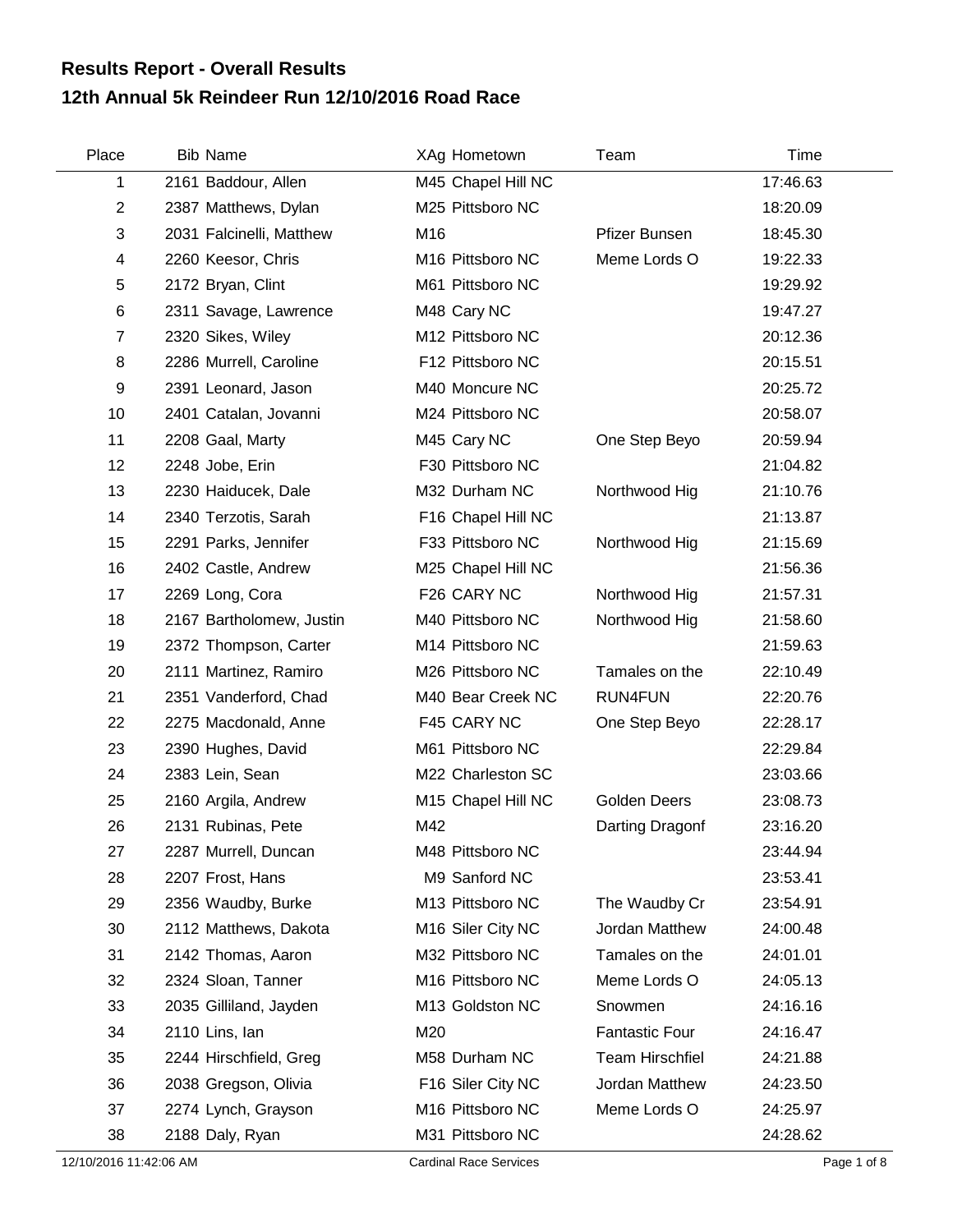| Place | <b>Bib Name</b>           | XAg Hometown       | Team                    | Time     |  |
|-------|---------------------------|--------------------|-------------------------|----------|--|
| 39    | 2394 Ehrenfeld, Chris     | M40 Chapel Hill NC |                         | 24:34.21 |  |
| 40    | 2040 Hackney, Trevor      | M20                | <b>Fantastic Four</b>   | 24:38.60 |  |
| 41    | 2182 Cook, Jaclyn         | F34 Apex NC        |                         | 24:49.68 |  |
| 42    | 2183 Cook, Jeff           | M37 Apex NC        |                         | 24:49.93 |  |
| 43    | 2309 Rubinas, Severina    | F12 Pittsboro NC   | Darting Dragonf         | 24:53.13 |  |
| 44    | 2386 Savage, Eric         | M46 Chapel Hill NC |                         | 24:55.09 |  |
| 45    | 2251 Johnson, Pete        | M48 Pittsboro NC   | J PEAs                  | 25:04.89 |  |
| 46    | 2120 Partin, Aaron        | M15 Pittsboro NC   | Jordan Matthew          | 25:23.78 |  |
| 47    | 2317 Scholle, Peter       | M48 Chapel Hill NC | Northwood Hig           | 25:28.20 |  |
| 48    | 2373 Thompson, Collin     | M12 Pittsboro NC   |                         | 25:30.74 |  |
| 49    | 2033 Gaines, Luke         | M9 Goldston NC     | Snowmen                 | 25:32.93 |  |
| 50    | 2233 Harrington, Gwynneth | F52 Pittsboro NC   |                         | 25:44.48 |  |
| 51    | 2219 Golden, Tony         | M51 Chapel Hill NC | Golden Deers            | 25:55.16 |  |
| 52    | 2393 Carey, Liz           | F55 Pittsboro NC   |                         | 26:00.48 |  |
| 53    | 2235 Harris, Alex         | M26 Pittsboro NC   | Chatham Rabbi           | 26:06.71 |  |
| 54    | 2011 Breedlove, Kristen   | F32 Goldston NC    | <b>JS Waters</b>        | 26:08.54 |  |
| 55    | 2187 Culbertson, Dave     | M48 Pittsboro NC   | One Step Beyo           | 26:18.98 |  |
| 56    | 2186 Cuicchi, Will        | M10 Chapel Hill NC |                         | 26:47.68 |  |
| 57    | 2151 Whitehead, Austin    | M14 Ramseur NC     | <b>Siler City Eleme</b> | 26:49.30 |  |
| 58    | 2018 Chance, Brad         | M54 asheboro NC    | <b>JS Waters</b>        | 26:49.39 |  |
| 59    | 2196 Dell, Tatum          | F6 Chapel Hill NC  |                         | 26:51.13 |  |
| 60    | 2195 Dell, Jason          | M40 Chapel Hill NC |                         | 26:52.79 |  |
| 61    | 2238 Hathcote, Andrea     | F40 Pittsboro NC   | Mt. Olive Baptis        | 27:01.46 |  |
| 62    | 2204 Flaherty, Derek      | M48 Pittsboro NC   |                         | 27:04.28 |  |
| 63    | 2217 Golden, Chase        | M22 Chapel Hill NC | <b>Golden Deers</b>     | 27:07.80 |  |
| 64    | 2224 Griffin, Tommy       | M31 Wilmington NC  |                         | 27:10.78 |  |
| 65    | 2198 DiCato, Tom          | M31 Pittsboro NC   | Northwood Hig           | 27:20.15 |  |
| 66    | 2397 Davis, Rob           | M53 Siler City NC  |                         | 27:24.94 |  |
| 67    | 2314 Schliebe, Erich      | M41 Pittsboro NC   | <b>Bee Stingerz</b>     | 27:26.14 |  |
| 68    | 2315 Schliebe, Kate       | F40 Pittsboro NC   | <b>Bee Stingerz</b>     | 27:27.01 |  |
| 69    | 2144 Wardrop, Mary        | F17 Chapel Hill NC | North Chatham           | 27:34.30 |  |
| 70    | 2292 Peck, Mike           | M38 Morrisville NC | One Step Beyo           | 27:39.95 |  |
| 71    | 2278 Mayhew, Kari         | F41 Morrisville NC | One Step Beyo           | 27:40.00 |  |
| 72    | 2326 Smith, Lucas         | M11 Pittsboro NC   |                         | 27:46.37 |  |
| 73    | 2277 Mathews, Barbara     | F58 Pittsboro NC   |                         | 27:48.06 |  |
| 74    | 2364 Wrenn, Grover        | M53 Pittsboro NC   |                         | 27:55.66 |  |
| 75    | 2318 Sherman, Jenn        | F36 Chapel Hill NC | <b>Merry Mariners</b>   | 27:58.99 |  |
| 76    | 1990 Alwahishi, Mohsen    | M17 Siler City NC  | Jordan Matthew          | 28:02.76 |  |
| 77    | 2044 Hedrick, Joanna      | F53 Siler City NC  | Siler City Eleme        | 28:11.95 |  |
| 78    | 2328 Stio, Christine      | F37 Pittsboro NC   |                         | 28:14.80 |  |
| 79    | 2203 Finn, Erin           | F28 Pittsboro NC   |                         | 28:22.22 |  |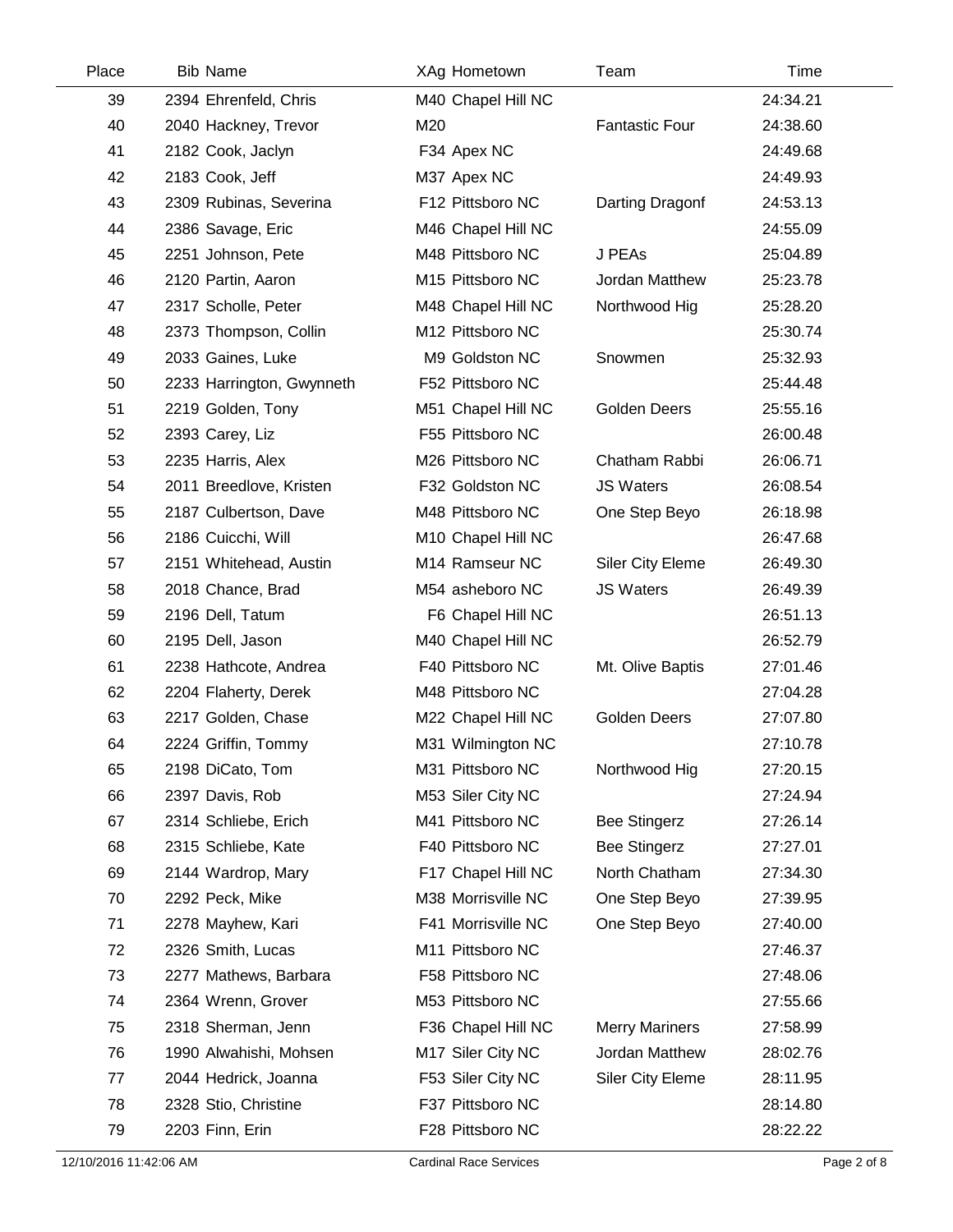| Place | <b>Bib Name</b>             | XAg Hometown       | Team                    | Time     |  |
|-------|-----------------------------|--------------------|-------------------------|----------|--|
| 80    | 2181 Clement, George        | M29 Pittsboro NC   |                         | 28:22.31 |  |
| 81    | 2170 Beaumont, Suzanne      | F59 WAKE FOREST N  |                         | 28:23.21 |  |
| 82    | 2241 Hirschfield, Ashley    | F26 Durham NC      | <b>Team Hirschfiel</b>  | 28:24.15 |  |
| 83    | 2303 Robinette, Carole      | F39 Pittsboro NC   |                         | 28:38.21 |  |
| 84    | 2301 Rexford, Frank         | M57 Chapel Hill NC | One Step Beyo           | 28:40.40 |  |
| 85    | 2215 Godfrey, Joe           | M65 Pittsboro NC   | Mt. Olive Baptis        | 28:42.40 |  |
| 86    | 2367 Zachary, Kristina      | F41 Pittsboro NC   | Mt. Olive Baptis        | 28:43.99 |  |
| 87    | 2218 Golden, Sheryl         | F42 Chapel Hill NC | <b>Golden Deers</b>     | 28:56.95 |  |
| 88    | 2107 LeBlanc, Jay           | M76 Pittsboro NC   |                         | 28:57.53 |  |
| 89    | 2214 Glass-Steel, Christine | F42 Chapel Hill NC | Pollard People          | 29:06.06 |  |
| 90    | 2232 Harpham, Jackie        | F27 Pittsboro NC   | Northwood Hig           | 29:08.30 |  |
| 91    | 2307 Rubinas, Patrick       | M13 Pittsboro NC   | Darting Dragonf         | 29:09.42 |  |
| 92    | 2341 Thomann, Kathryn       | F21 Pittsboro NC   |                         | 29:24.49 |  |
| 93    | 2337 Swaine, Aidan          | M8 Pittsboro NC    | <b>Merry Mariners</b>   | 29:39.85 |  |
| 94    | 2025 Davis, Susan           | F47                | Pfizer Bunsen           | 29:48.56 |  |
| 95    | 2288 Murrell, Sarah Anne    | F9 Pittsboro NC    |                         | 29:50.72 |  |
| 96    | 2329 Stout, Ricky           | M55 Goldston NC    |                         | 29:55.11 |  |
| 97    | 2358 Waudby, Michael        | M43 Pittsboro NC   | The Waudby Cr           | 29:57.40 |  |
| 98    | 2229 Gustafson, Jonathan    | M10 Pittsboro NC   |                         | 29:58.88 |  |
| 99    | 2285 Morgan, Alejandro      | M9 Siler City NC   |                         | 29:59.38 |  |
| 100   | 2395 Swaine, Erick          | M36 Pittsboro NC   |                         | 30:02.26 |  |
| 101   | 2297 Poitras, Ellie         | F10 Pittsboro NC   | <b>Merry Mariners</b>   | 30:11.68 |  |
| 102   | 2280 McKenzie, Shawn        | M48 Siler City NC  |                         | 30:12.63 |  |
| 103   | 2382 Culbertson, Peggy      | F52 Pittsboro NC   |                         | 30:17.07 |  |
| 104   | 2296 Pleicones, Veronica    | F48 Moncure NC     |                         | 30:22.77 |  |
| 105   | 2185 Cuicchi, Chesley       | F40 Chapel Hill NC |                         | 30:29.95 |  |
| 106   | 2184 Cotten, Wendy          | F50 Sanford NC     |                         | 30:31.03 |  |
| 107   | 2119 Palmer, Justin         | M27 Pittsboro NC   | Tamales on the          | 30:33.00 |  |
| 108   | 2347 Trogdon, Rich          | M35 Pittsboro NC   |                         | 30:41.65 |  |
| 109   | 2220 Goldston, Beth         | F64 Pittsboro NC   |                         | 30:45.39 |  |
| 110   | 2237 Harris, David          | M57 Pittsboro NC   | Chatham Rabbi           | 30:46.64 |  |
| 111   | 2228 Gustafson, Christopher | M8 Pittsboro NC    |                         | 30:52.22 |  |
| 112   | 2013 Bridges, Justin        | M38 Siler City NC  | <b>Siler City Eleme</b> | 30:56.56 |  |
| 113   | 2380 Macdonald, David       | M52 CARY NC        |                         | 31:00.72 |  |
| 114   | 2384 Lein, Matthew          | M24 Alexandria VA  |                         | 31:00.90 |  |
| 115   | 2385 Stanley, Katie         | F24 Alexandria VA  |                         | 31:01.50 |  |
| 116   | 2246 Hull, Erin             | F25 Pittsboro NC   | Northwood Hig           | 31:06.69 |  |
| 117   | 2159 Argila, Alex           | M11 Chapel Hill NC | Golden Deers            | 31:51.36 |  |
| 118   | 2338 Tanoury, Tammy         | F43 Raleigh NC     |                         | 31:56.05 |  |
| 119   | 2352 Vanderford, Crystal    | F38 Bear Creek NC  | RUN4FUN                 | 31:59.75 |  |
| 120   | 2171 Bort, Jamie            | M38 Raleigh NC     |                         | 32:01.21 |  |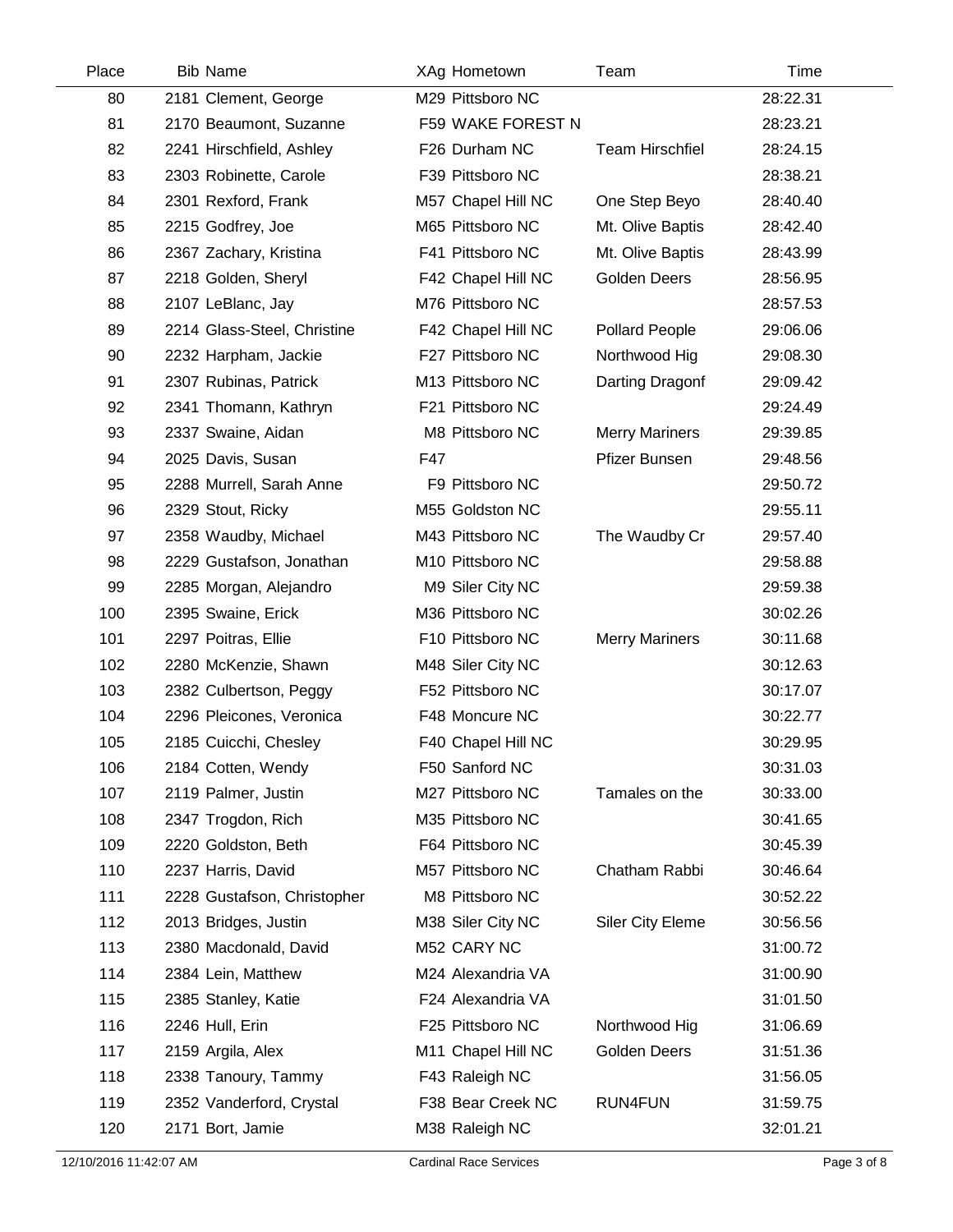| Place | <b>Bib Name</b>          | XAg Hometown       | Team                  | Time     |  |
|-------|--------------------------|--------------------|-----------------------|----------|--|
| 121   | 2027 Exley, Cameron      | M10 Cary NC        | North Chatham         | 32:16.66 |  |
| 122   | 2034 Gaines, Steve       | M46 Goldston NC    | Snowmen               | 32:17.31 |  |
| 123   | 2028 Exley, Dave         | M42 Cary NC        | North Chatham         | 32:20.46 |  |
| 124   | 2223 Griffin, Jackie     | F60 Sanford NC     |                       | 32:27.77 |  |
| 125   | 2266 Lamont, Katie       | F31 Pittsboro NC   |                       | 32:43.29 |  |
| 126   | 2002 Blackburn, Alex     | M15 Pittsboro NC   | <b>Team Sven</b>      | 32:45.28 |  |
| 127   | 2262 Kissel, Frank       | M64 Chapel Hill NC |                       | 32:45.49 |  |
| 128   | 2045 Hernendez, Marisol  | F27 Pittsboro NC   | Tamales on the        | 32:46.35 |  |
| 129   | 2017 Causey, Bill        | M69 Sanford NC     |                       | 32:50.04 |  |
| 130   | 2396 Keyser, David       | M57 Pittsboro NC   |                       | 32:57.32 |  |
| 131   | 2026 Dekaney, Kyle       | M16 Pittsboro NC   | Jordan Matthew        | 33:00.05 |  |
| 132   | 2140 Suits, Sydney       | F16 Pittsboro NC   | Jordan Matthew        | 33:00.40 |  |
| 133   | 2117 Nash, Olivia        | F11 Chapel Hill NC | Nasher                | 33:05.86 |  |
| 134   | 2022 Cody, Chance        | M10                | Darting Dragonf       | 33:18.23 |  |
| 135   | 2019 Cheek, Britney      | F26 Bennett NC     | <b>JS Waters</b>      | 33:22.31 |  |
| 136   | 2209 Gallagher, Jane     | F62 Pittsboro NC   |                       | 33:23.13 |  |
| 137   | 2155 Wright, Sarah       | F26 Pittsboro NC   | Tamales on the        | 33:26.00 |  |
| 138   | 2129 Quiceno, Ana Maria  | F29 Siler City NC  | Jordan Matthew        | 33:30.17 |  |
| 139   | 2289 Murrell, Sherri     | F52 Pittsboro NC   |                       | 33:31.47 |  |
| 140   | 2145 Wardrop, Richard    | M44 Chapel Hill NC | North Chatham         | 33:39.59 |  |
| 141   | 2293 Penticoff, Rebecca  | F43 Chapel Hill NC |                       | 33:42.69 |  |
| 142   | 2226 Gunter, Austin      | M15 Chapel Hill NC | <b>Merry Mariners</b> | 33:49.71 |  |
| 143   | 2379 Dyment, Lisa        | F44 Pittsboro NC   |                       | 33:50.33 |  |
| 144   | 2392 VanHoy, Sue         | F57 Pittsboro NC   |                       | 33:51.04 |  |
| 145   | 2146 Wardrop, Sarah      | F45 Chapel Hill NC | North Chatham         | 33:58.82 |  |
| 146   | 2363 Wood, Rosanna       | F41 Siler City NC  | <b>RUN4FUN</b>        | 34:08.36 |  |
| 147   | 2225 Grimes, Marcia      | F35 Siler City NC  | RUN4FUN               | 34:09.60 |  |
| 148   | 2374 Thompson, Keni      | M9 Pittsboro NC    |                       | 34:15.31 |  |
| 149   | 2042 Hawes, LaDeane      | F52 Chapel Hill NC | Nasher                | 34:16.63 |  |
| 150   | 2115 Mendlovitz, Howard  | M48 Chapel Hill NC | North Chatham         | 34:17.51 |  |
| 151   | 2114 Mendlovitz, Harry   | M10 Chapel Hill NC | North Chatham         | 34:19.00 |  |
| 152   | 2381 Paisner, James      | M68 Carrboro NC    |                       | 34:20.13 |  |
| 153   | 2116 Nash, Jessica       | F15 Chapel Hill NC | Nasher                | 34:23.73 |  |
| 154   | 2221 Greger-Holt, George | M61 Pittsboro NC   |                       | 34:27.14 |  |
| 155   | 2222 Greger-Holt, Nansi  | F60 Pittsboro NC   |                       | 34:27.20 |  |
| 156   | 2147 Watson, Jenny       | F40                |                       | 34:32.06 |  |
| 157   | 2335 Stucke, Sarah       | F40 DURHAM NC      |                       | 34:36.90 |  |
| 158   | 2389 Lockemir, Courtney  | F35 Durham NC      |                       | 34:37.46 |  |
| 159   | 2325 Smith, Chip         | M46 Pittsboro NC   |                       | 35:04.98 |  |
| 160   | 2290 Oettinger, Libby    | F45 Pittsboro NC   |                       | 35:05.22 |  |
| 161   | 1995 Balkaran, Dylan     | M9 Chapel Hill NC  | North Chatham         | 35:07.23 |  |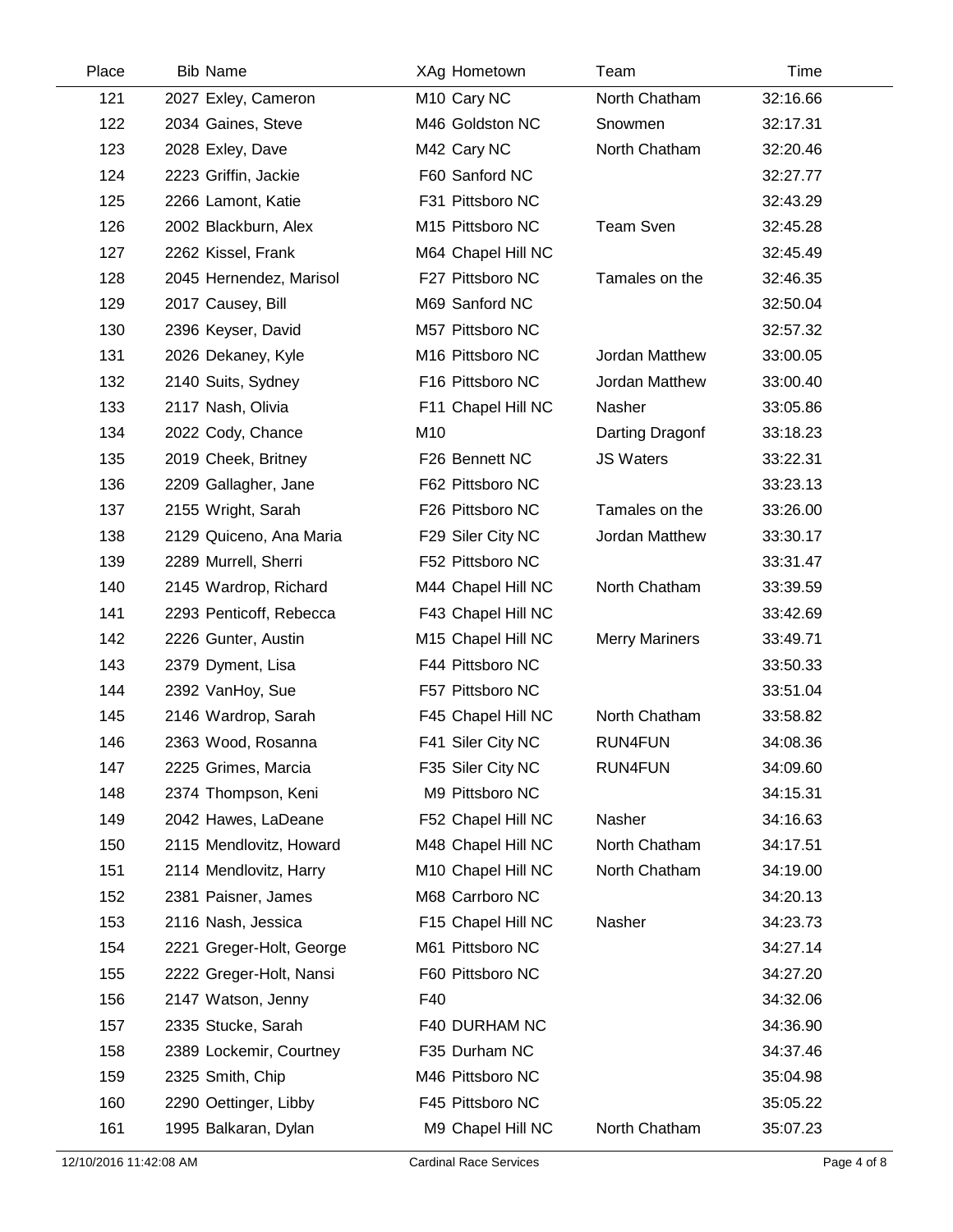| Place | <b>Bib Name</b>                | XAg Hometown       | Team                    | <b>Time</b> |
|-------|--------------------------------|--------------------|-------------------------|-------------|
| 162   | 2050 Jones, Broden             | M10 Chapel Hill NC | North Chatham           | 35:08.75    |
| 163   | 2319 Sikes, Jesse              | M10 Pittsboro NC   |                         | 35:17.03    |
| 164   | 2102 Jones, Jenny              | F33 Chapel Hill NC | North Chatham           | 35:34.17    |
| 165   | 2276 Mason, Janet              | F51 Siler City NC  |                         | 35:36.25    |
| 166   | 2298 Poitras, Lucy             | F7 Pittsboro NC    | <b>Merry Mariners</b>   | 35:41.20    |
| 167   | 2299 Poitras, Taylor           | F41 Pittsboro NC   | <b>Merry Mariners</b>   | 35:41.67    |
| 168   | 2353 Vaughn, Kristi            | F33 Pittsboro NC   |                         | 35:43.79    |
| 169   | 2327 Smith, Rachel             | F15 Pittsboro NC   |                         | 35:46.35    |
| 170   | 2376 Thompson, Gianna          | F6 Pittsboro NC    |                         | 35:51.45    |
| 171   | 2135 Simmers, Meggin           | F30 Pittsboro NC   | Partnership Sta         | 35:57.83    |
| 172   | 2180 Clark, Thomas             | M70 Siler City NC  |                         | 36:03.63    |
| 173   | 2227 Gunter, Kevin             | M53 Chapel Hill NC | <b>Merry Mariners</b>   | 36:07.06    |
| 174   | 1989 Adams, Skylar             | F10 Apex NC        | North Chatham           | 36:11.65    |
| 175   | 2006 Blackburn, Mary Katherine | F11 Pittsboro NC   | <b>Team Sven</b>        | 36:11.71    |
| 176   | 2143 Wardrop, Anna             | F8 Chapel Hill NC  | North Chatham           | 36:14.29    |
| 177   | 1993 Balkaran, Drew            | M7 Chapel Hill NC  | North Chatham           | 36:24.20    |
| 178   | 2007 Boone, Tony               | M14                | <b>Fantastic Four</b>   | 36:37.92    |
| 179   | 2039 Hackney, Loretta          | F47 Carrboro NC    | <b>Fantastic Four</b>   | 36:39.12    |
| 180   | 2173 Bulleri, Maeve            | F8 Chapel Hill NC  |                         | 37:37.40    |
| 181   | 2174 Bulleri, Michael          | M39 Chapel Hill NC |                         | 37:38.98    |
| 182   | 2249 Johnson, Abby             | F15 Pittsboro NC   | J PEAs                  | 37:46.86    |
| 183   | 2004 Blackburn, Isabelle       | F13 Pittsboro NC   | <b>Team Sven</b>        | 37:47.55    |
| 184   | 2199 Emshoff, Margie           | F71 Chapel Hill NC |                         | 37:53.18    |
| 185   | 2043 Haywood, Marion           | F69 Chapel Hill NC |                         | 38:03.90    |
| 186   | 2169 Bartholomew, Olivia       | F11 Pittsboro NC   | Northwood Hig           | 38:17.05    |
| 187   | 2310 Rubinas, Tara             | F41 Pittsboro NC   | Darting Dragonf         | 38:29.06    |
| 188   | 2271 Lopez, Miguel             | M40 Pittsboro NC   | Cool Runnings           | 38:56.83    |
| 189   | 2316 Schmitt, Kristin          | F26 Cary NC        | <b>Treat Yo Self</b>    | 38:57.21    |
| 190   | 2047 Hudson, Sara              | F13 Siler City NC  | <b>Siler City Eleme</b> | 39:11.44    |
| 191   | 2128 Powell, Jackson           | M9 Chapel Hill NC  | North Chatham           | 39:15.25    |
| 192   | 2197 DiCato, Kate              | F30 Pittsboro NC   | Northwood Hig           | 39:21.92    |
| 193   | 2168 Bartholomew, Mia          | F9 Pittsboro NC    | Northwood Hig           | 39:22.07    |
| 194   | 2279 McClintock, Claire        | F9 Chapel Hill NC  |                         | 39:22.84    |
| 195   | 2127 Powell, Bennett           | M7 Chapel Hill NC  | North Chatham           | 39:24.00    |
| 196   | 2268 Lilley, Natalie           | F42 Apex NC        | The Dashers a           | 39:24.41    |
| 197   | 2258 Juarez, Markos            | M18 Pittsboro NC   | Cool Runnings           | 39:46.90    |
| 198   | 2046 Hoover, Keith             | M51                | Pfizer Bunsen           | 39:57.75    |
| 199   | 1994 Balkaran, Dustin          | M10 Chapel Hill NC | North Chatham           | 40:10.50    |
| 200   | 2212 Geiser, Dennis            | M72 Pittsboro NC   |                         | 40:12.71    |
| 201   | 2118 Nipper, Stephanie         | F41 Bear Creek NC  | <b>JS Waters</b>        | 40:32.40    |
| 202   | 2150 White, Stacey             | F <sub>26</sub>    | Whites                  | 40:51.39    |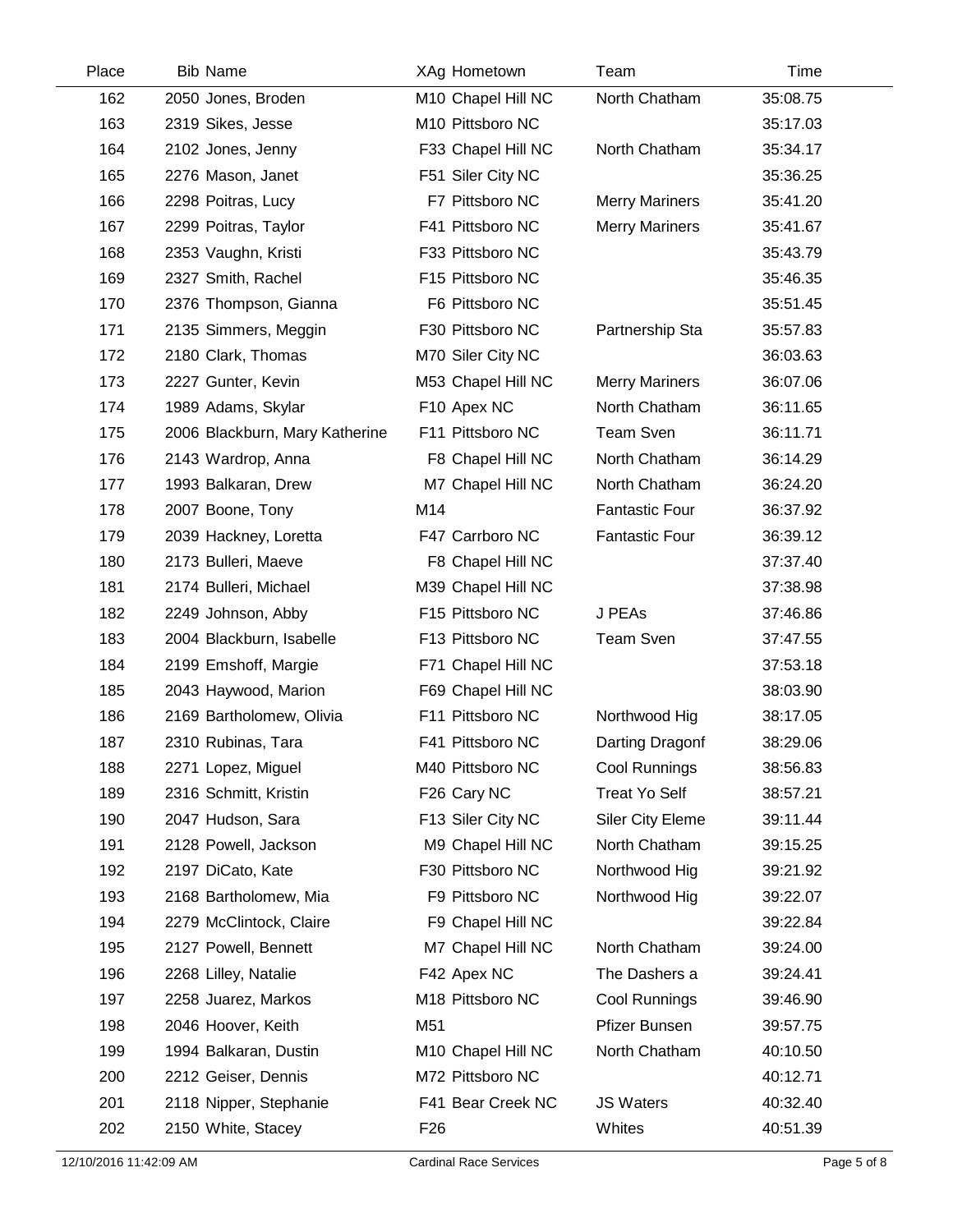| Place | <b>Bib Name</b>          | XAg Hometown       | Team                  | Time     |  |
|-------|--------------------------|--------------------|-----------------------|----------|--|
| 203   | 1996 Balkaran, Sabrina   | F37 Chapel Hill NC | North Chatham         | 40:51.73 |  |
| 204   | 2375 Thompson, Emme      | F6 Pittsboro NC    |                       | 41:02.90 |  |
| 205   | 2357 Waudby, Lindsey     | F40 Pittsboro NC   | The Waudby Cr         | 41:14.89 |  |
| 206   | 2236 Harris, Annette     | F56 Pittsboro NC   | Chatham Rabbi         | 41:48.57 |  |
| 207   | 2175 Burgert, Everett    | M8 Chapel Hill NC  | <b>Team Burgert</b>   | 41:55.41 |  |
| 208   | 2205 Forbes-Frost, Susan | F57 Sanford NC     |                       | 41:56.50 |  |
| 209   | 2178 Burgert, Woody      | M46 Chapel Hill NC | <b>Team Burgert</b>   | 41:56.55 |  |
| 210   | 2003 Blackburn, Anna     | F8 Pittsboro NC    | <b>Team Sven</b>      | 41:58.30 |  |
| 211   | 2005 Blackburn, Kate     | F40 Pittsboro NC   | <b>Team Sven</b>      | 41:58.91 |  |
| 212   | 2193 Dawes, Griffin      | M11 Chapel Hill NC | <b>UNC Peds and</b>   | 42:04.57 |  |
| 213   | 2348 Turner, Beth        | F47 Pittsboro NC   |                       | 42:31.16 |  |
| 214   | 2194 Dawes, Melanie      | F52 Chapel Hill NC | <b>UNC Peds and</b>   | 42:32.45 |  |
| 215   | 2399 Chang, Jamie        | M41 Chapel Hill NC |                       | 42:43.77 |  |
| 216   | 2400 Chang, Elsie        | F10 Chapel Hill NC |                       | 42:45.49 |  |
| 217   | 2190 Davila, Amy         | F44 Raleigh NC     |                       | 42:58.73 |  |
| 218   | 2008 Bowman, Kathie      | F65                | Pfizer Bunsen         | 43:02.69 |  |
| 219   | 2261 Kissel, Anne        | F67 Chapel Hill NC |                       | 43:56.43 |  |
| 220   | 2126 Powell, Amy         | F40 Chapel Hill NC | North Chatham         | 44:12.04 |  |
| 221   | 1997 Bean, Alex          | M14 Chapel Hill NC | North Chatham         | 44:20.99 |  |
| 222   | 2308 Rubinas, Senorina   | F12 Pittsboro NC   | Darting Dragonf       | 44:43.00 |  |
| 223   | 2177 Burgert, Ruthie     | F7 Chapel Hill NC  | <b>Team Burgert</b>   | 45:08.05 |  |
| 224   | 2176 Burgert, Jessica    | F43 Chapel Hill NC | <b>Team Burgert</b>   | 45:08.05 |  |
| 225   | 2333 Streets, Dennis     | M64 Pittsboro NC   | <b>Pollard People</b> | 45:23.55 |  |
| 226   | 2332 Streets, Dawn       | F50 Pittsboro NC   | <b>Pollard People</b> | 45:23.92 |  |
| 227   | 2010 Boyd, Michael       | M35 Pittsboro NC   | Pittsboro Pranc       | 46:00.52 |  |
| 228   | 2009 Boyd, Kelly         | F33 Pittsboro NC   | Pittsboro Pranc       | 46:00.81 |  |
| 229   | 2361 Williams, Eira      | F12                |                       | 46:34.17 |  |
| 230   | 2049 Iacono, Alessia     | F11 Chapel Hill NC | North Chatham         | 46:34.69 |  |
| 231   | 1999 Bean, Meredith      | F10 Chapel Hill NC | North Chatham         | 46:35.82 |  |
| 232   | 2388 Self, Sara          | F37 Pittsboro NC   |                       | 47:02.75 |  |
| 233   | 2020 Clayton, Abigail    | F <sub>10</sub>    | Pfizer Bunsen         | 47:03.75 |  |
| 234   | 2231 Halter, Erica       | F23 Cary NC        | Darting Dragonf       | 47:04.15 |  |
| 235   | 2158 Amin, Tilak         | M10 Chapel Hill NC | Darting Dragonf       | 47:05.18 |  |
| 236   | 2342 Thomas, Angela      | F32 Pittsboro NC   | The Dashers a         | 47:09.85 |  |
| 237   | 2398 Homan, Cheryl       | F <sub>59</sub>    |                       | 47:18.26 |  |
| 238   | 1991 Auman, Blair        | F34                | Pfizer Bunsen         | 47:40.72 |  |
| 239   | 2029 Exley, Emily        | F7 Cary NC         | North Chatham         | 47:56.12 |  |
| 240   | 2030 Exley, Rebecca      | F40 Cary NC        | North Chatham         | 47:57.52 |  |
| 241   | 2306 Rounds, Allison     | F35 Pittsboro NC   | The Dashers a         | 48:29.58 |  |
| 242   | 2336 Sugg, Kate          | F29 Pittsboro NC   | The Dashers a         | 48:29.77 |  |
| 243   | 2270 Lopez, Gerardo      | M21 Pittsboro NC   | Cool Runnings         | 48:57.99 |  |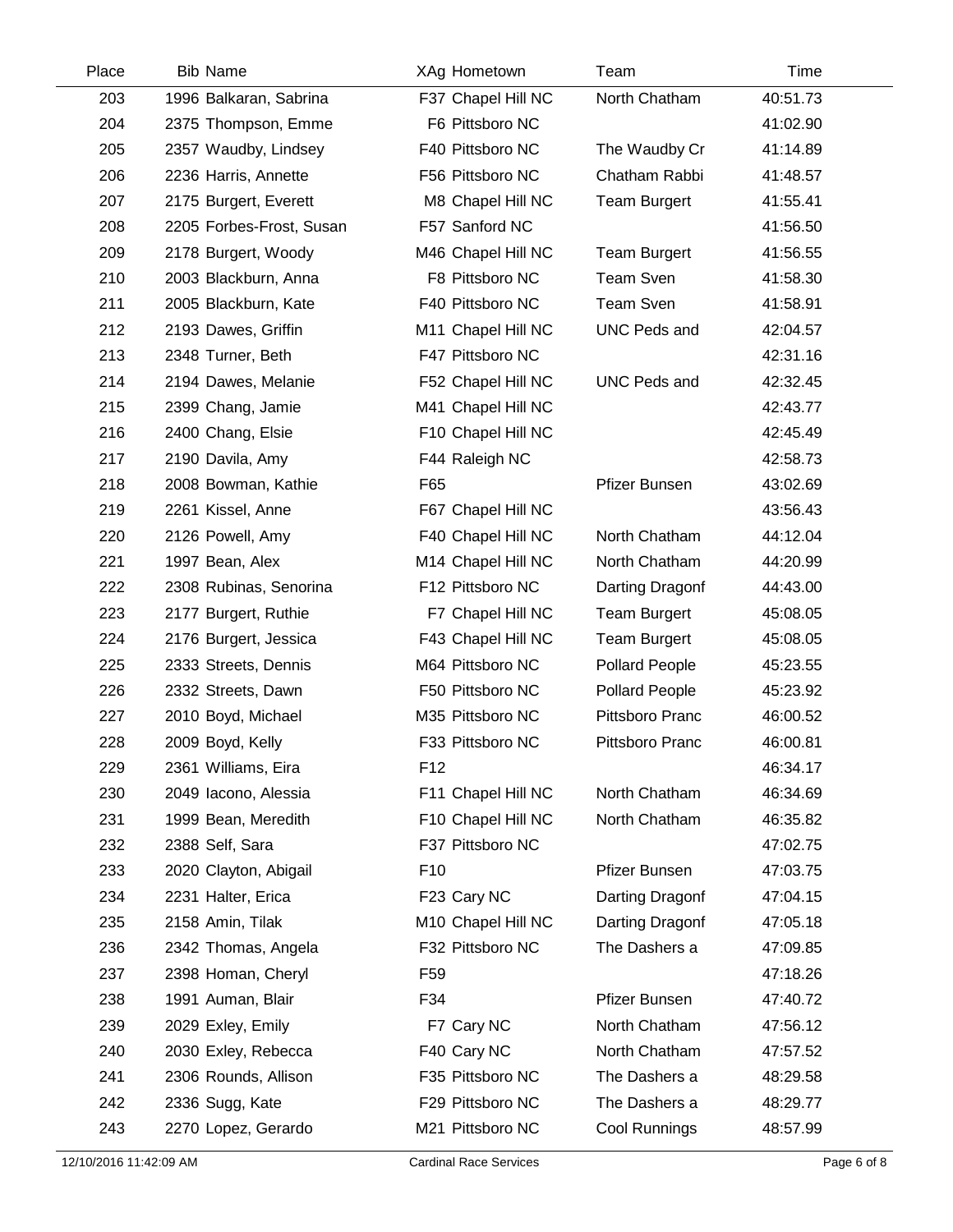| Place | <b>Bib Name</b>            | XAg Hometown       | Team                    | Time     |
|-------|----------------------------|--------------------|-------------------------|----------|
| 244   | 2202 Esteves, Izis         | F39                |                         | 48:58.44 |
| 245   | 2162 Balint, Donna         | F57 Pittsboro NC   |                         | 49:16.83 |
| 246   | 2354 Wagoner, Robin        | F41 Pittsboro NC   |                         | 49:16.93 |
| 247   | 2201 Esau, Carol           | F52 Pittsboro NC   |                         | 49:17.71 |
| 248   | 2216 Godfrey, Renee        | F56 Pittsboro NC   | Mt. Olive Baptis        | 49:20.75 |
| 249   | 2234 Harrington, Philip    | M53 Pittsboro NC   |                         | 49:40.18 |
| 250   | 2123 Picard, Brian         | M39                | <b>Pfizer Bunsen</b>    | 49:41.46 |
| 251   | 2105 Kinnaird, Jonathan    | M49 Cary NC        | North Chatham           | 50:18.80 |
| 252   | 2021 Clayton, Samuel       | M43 Sanford NC     | Pfizer Bunsen           | 50:20.14 |
| 253   | 2106 Kinnaird, Zoe         | F11 Cary NC        | North Chatham           | 50:20.66 |
| 254   | 2122 Picard, Ashlynn       | F <sub>6</sub>     | Pfizer Bunsen           | 50:50.25 |
| 255   | 2302 Ritter, Mildred       | F60 Staley NC      |                         | 50:59.32 |
| 256   | 2104 Kinnaird, Claudine    | F47 Cary NC        | North Chatham           | 51:01.69 |
| 257   | 2149 White, Gail           | F61 Pittsboro NC   | Whites                  | 51:16.82 |
| 258   | 2148 White, Andrew         | M67 Pittsboro NC   | Whites                  | 51:20.92 |
| 259   | 2259 Kagy, Dorit           | F75 Siler City NC  |                         | 51:21.24 |
| 260   | 2240 Hinton, Deborah       | F57 Pittsboro NC   |                         | 51:21.69 |
| 261   | 2156 Zwahlan, Abigail      | F8 Chapel Hill NC  | North Chatham           | 51:46.11 |
| 262   | 2137 Smith, Alexandra      | F9 Apex NC         | North Chatham           | 51:47.49 |
| 263   | 2152 Whitehead, Carson     | M12 Ramseur NC     | <b>Siler City Eleme</b> | 51:57.75 |
| 264   | 2157 Zwahlan, Roy          | M33 Chapel Hill NC | North Chatham           | 52:18.87 |
| 265   | 2350 Valdez, Kris          | M17 Pittsboro NC   | Meme Lords O            | 52:31.52 |
| 266   | 2272 Lopez, Miguel         | M19 Pittsboro NC   | Cool Runnings           | 52:43.40 |
| 267   | 2247 Jasso, Pablo          | M28 Pittsboro NC   | Cool Runnings           | 52:44.49 |
| 268   | 2213 Geiser, Marion        | F73 Pittsboro NC   |                         | 54:28.21 |
| 269   | 2242 Hirschfield, Austin   | M27 Durham NC      | <b>Team Hirschfiel</b>  | 55:02.51 |
| 270   | 2245 Hirschfield, Kenna    | F53 Durham NC      | <b>Team Hirschfiel</b>  | 55:02.90 |
| 271   | 2243 Hirschfield, Brennan  | M25 Durham NC      | <b>Team Hirschfiel</b>  | 55:02.99 |
| 272   | 2294 Piegari, Donna        | F61 greensboro NC  | Friends of Peac         | 55:03.12 |
| 273   | 2359 White, Denise         | F64 Battleboro NC  | Friends of Peac         | 55:04.98 |
| 274   | 2360 White, Stephen        | M65 Battleboro NC  | Friends of Peac         | 55:06.13 |
| 275   | 2295 Piegari, Dr. Pasquale | M73 greensboro NC  | Friends of Peac         | 55:07.23 |
| 276   | 1998 Bean, Ethan           | M43 Chapel Hill NC | North Chatham           | 56:11.19 |
| 277   | 2000 Bean, Stacey          | F43 Chapel Hill NC | North Chatham           | 56:30.68 |
| 278   | 2322 Simon, Kate           | F33 Pittsboro NC   | <b>Treat Yo Self</b>    | 56:44.97 |
| 279   | 2321 Simon, Erik           | M36 Pittsboro NC   | <b>Treat Yo Self</b>    | 56:45.43 |
| 280   | 2130 Roldan, Ruth          | F <sub>56</sub>    | Partnership Sta         | 56:52.50 |
| 281   | 2141 Suwattana, Erin       | F38                | Partnership Sta         | 56:52.67 |
| 282   | 2139 Southwick, Jamie      | F36 Pittsboro NC   | <b>Holy Trotters</b>    | 57:45.67 |
| 283   | 2103 Jones, Stephen        | M48                | Pfizer Bunsen           | 57:50.65 |
| 284   | 2154 Wolf, Kristina        | F38                | Pfizer Bunsen           | 57:51.55 |